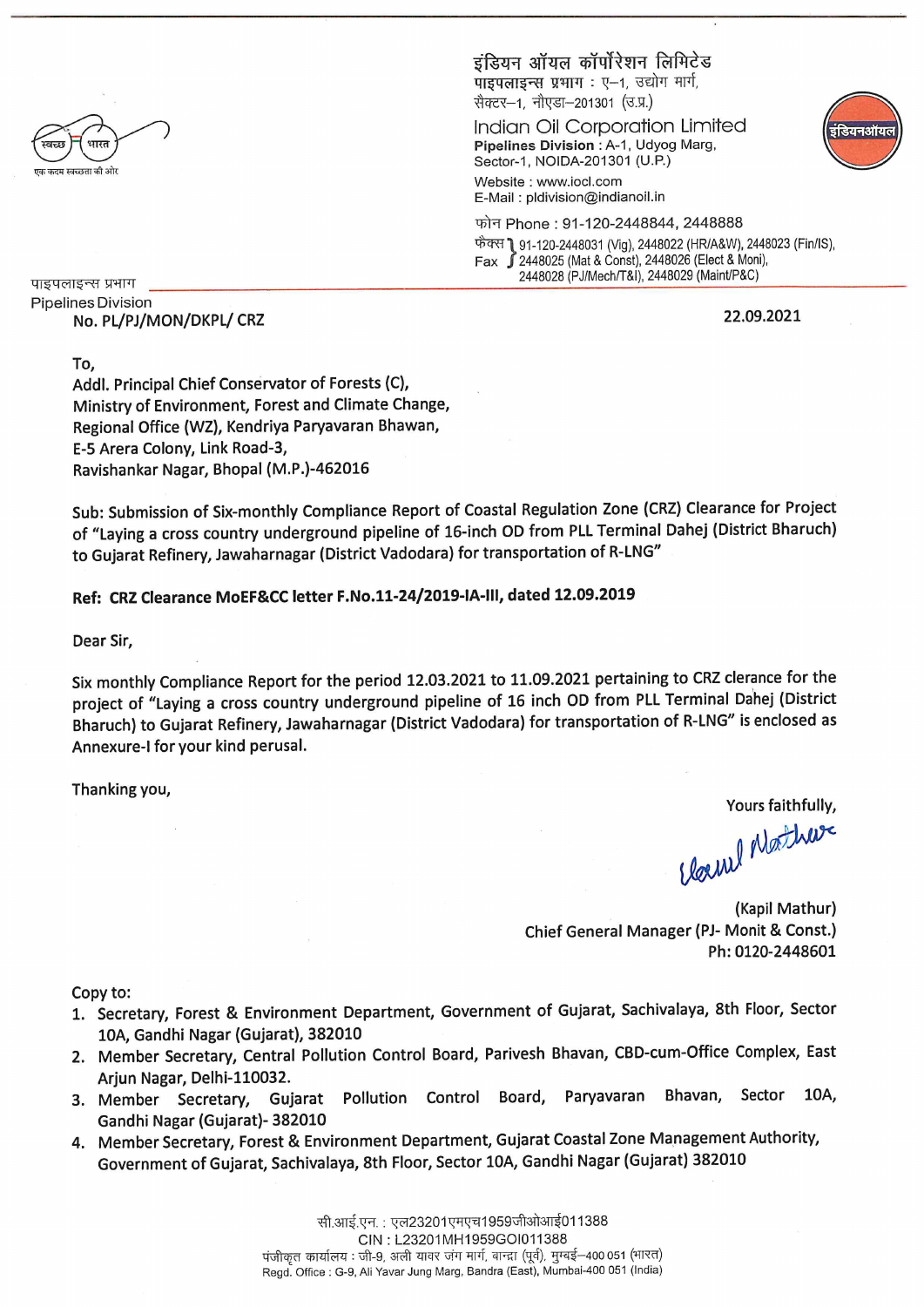Period of Compliance Report - 12-March-2021 to 11-Sept-2021

Clearance Letter No. - F.No.11-24/2019-IA-III, dated 12.09.2019

| SL. No. | <b>CONDITION STIPULATED</b>                                                                                                                                                                                                                                                                                                                                                                                                                                                                                                                                                                                                                                                                                                                                                                                                                                                                                                                                                                                                                    | <b>REMARKS</b>                                                                                                                                                                                                                                                                                                                                                                                                                                              |
|---------|------------------------------------------------------------------------------------------------------------------------------------------------------------------------------------------------------------------------------------------------------------------------------------------------------------------------------------------------------------------------------------------------------------------------------------------------------------------------------------------------------------------------------------------------------------------------------------------------------------------------------------------------------------------------------------------------------------------------------------------------------------------------------------------------------------------------------------------------------------------------------------------------------------------------------------------------------------------------------------------------------------------------------------------------|-------------------------------------------------------------------------------------------------------------------------------------------------------------------------------------------------------------------------------------------------------------------------------------------------------------------------------------------------------------------------------------------------------------------------------------------------------------|
|         | <b>A. SPECIFIC CONDITIONS:</b>                                                                                                                                                                                                                                                                                                                                                                                                                                                                                                                                                                                                                                                                                                                                                                                                                                                                                                                                                                                                                 |                                                                                                                                                                                                                                                                                                                                                                                                                                                             |
| i)      | A robust conservation, plantation of native mangroves and<br>immediate<br>implementation<br>plan<br>for<br>management<br>in<br>consultation with the concerned agency in the state shall be<br>prepared within six months and implemented during the course<br>of execution of the project.                                                                                                                                                                                                                                                                                                                                                                                                                                                                                                                                                                                                                                                                                                                                                    | Pipeline facilities are being<br>installed inside pre-existing PLL<br>premises in GIDC area adopting<br>standard construction practices<br>thus ensuring no adverse impact<br>on coastal eco system                                                                                                                                                                                                                                                         |
| ii)     | No groundwater shall be extracted to meet with the water<br>requirements during the construction and /or operation phase<br>of the project.                                                                                                                                                                                                                                                                                                                                                                                                                                                                                                                                                                                                                                                                                                                                                                                                                                                                                                    | Being complied                                                                                                                                                                                                                                                                                                                                                                                                                                              |
| iii)    | Construction camps (if any) shall be located outside the CRZ<br>areas and any physical infrastructure setup during construction<br>shall be removed with a month of completion of the project.                                                                                                                                                                                                                                                                                                                                                                                                                                                                                                                                                                                                                                                                                                                                                                                                                                                 | Being complied                                                                                                                                                                                                                                                                                                                                                                                                                                              |
| iv)     | As per the ministry's office memorandum F.No. 22-65/2017-IA.<br>III dated 1st May 2018, and proposed by the project<br>proponent, an amount of Rs. 4.8 Crore (@ 1.5% of project<br>cost) shall be earmarked under corporate environment<br>responsibility (CER) for the activities such as support to local<br>government, school w.r.t. sanitation and health, construction<br>of public toilets in the surrounding villages, medical camps,<br>rainwater harvesting, installation of street lights in nearby<br>villages as per requirement and solid waste facilities like two<br>bin dustbin in nearby villages. The activities proposed under<br>CER shall be restricted to the affected area around the project.<br>The entire activities proposed under the CER shall be treated<br>as project and shall be monitored. The monitoring report shall<br>be submitted to the regional office as a part of half yearly<br>compliance report, and to the district collector. It should be<br>posted on the website of the project proponent. | <b>Bharuch:</b><br>Tendering<br>for<br>Sanitation facilities in schools and<br>Anganwadi facility for<br>local<br>community in Taluk Vagra and<br>Amod near affected area is under<br>for<br>estimated<br>progress<br>an<br>amount of Rs. 1.5 crore.<br>Vadodara: CER activities yet to<br>finalized<br><b>District</b><br>by<br>be<br>Administration. Regular Follow-<br>up with District Collector is being<br>made for finalization of CER<br>activities |
| V)      | No construction (including cemented/concretised parking space<br>for vehicles) shall be made in the NDZ area.                                                                                                                                                                                                                                                                                                                                                                                                                                                                                                                                                                                                                                                                                                                                                                                                                                                                                                                                  | Being complied                                                                                                                                                                                                                                                                                                                                                                                                                                              |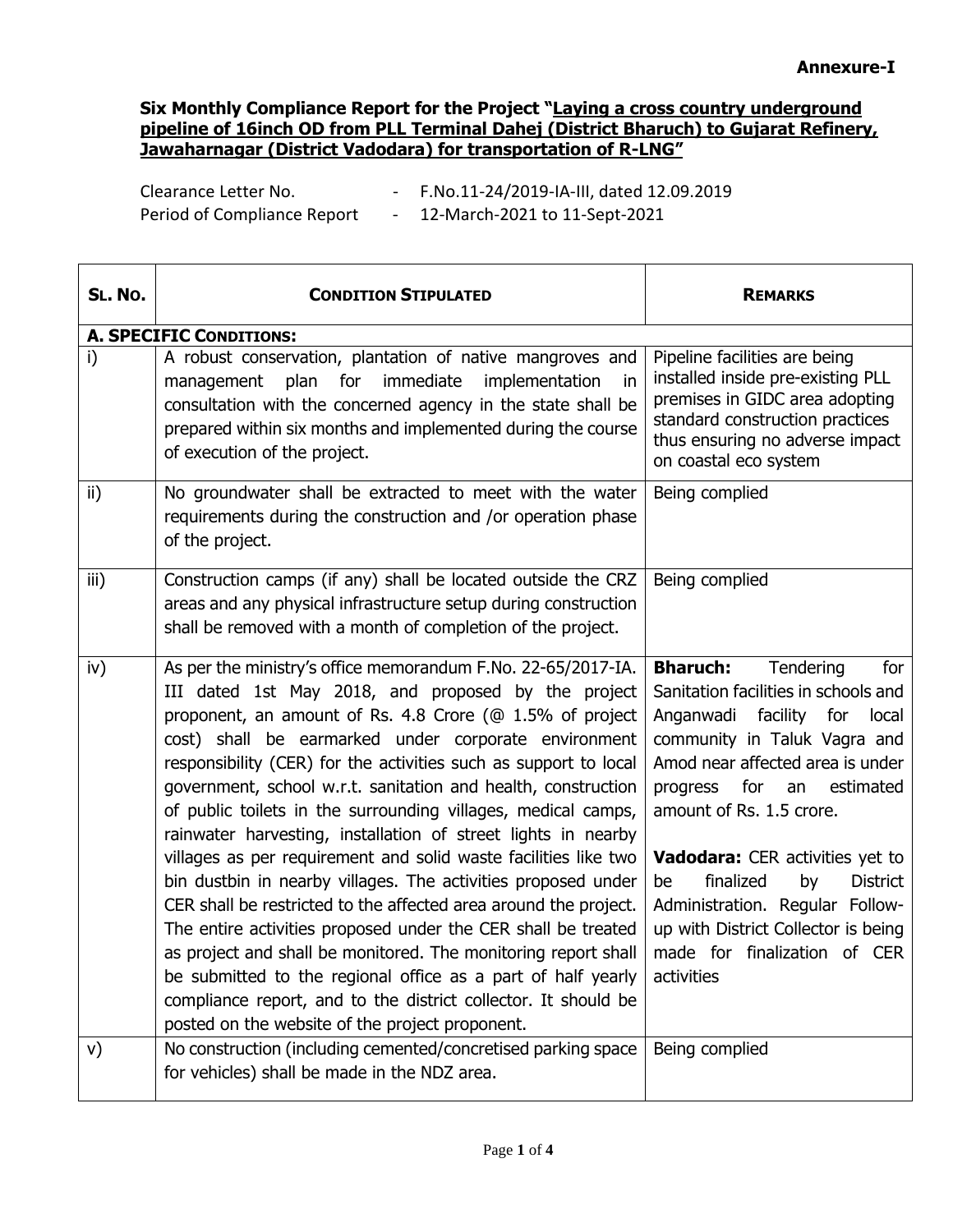Clearance Letter No. - F.No.11-24/2019-IA-III, dated 12.09.2019 Period of Compliance Report - 12-March-2021 to 11-Sept-2021

| SL. No. | <b>CONDITION STIPULATED</b>                                                                                                                                                                                                                                                                                | <b>REMARKS</b>                                                                                                                                                                            |
|---------|------------------------------------------------------------------------------------------------------------------------------------------------------------------------------------------------------------------------------------------------------------------------------------------------------------|-------------------------------------------------------------------------------------------------------------------------------------------------------------------------------------------|
| vi)     | Management of solid waste in accordance with the solid waste<br>management rules, 2016 shall be strictly implemented                                                                                                                                                                                       | Being complied                                                                                                                                                                            |
| vii)    | All conditions/recommendations stipulated by the Gujarat<br>coastal zone management authority (GCZMA) vide their letter<br>No.ENV-10-2018-156E (T cell) dated 10.05.2019, shall strictly<br>be complied with.                                                                                              | Being complied                                                                                                                                                                            |
| viii)   | Consent to establish and/or 'Consent to operate' shall be<br>obtained from state pollution control board under the<br>provisions of air (prevention and control of pollution) act, 1981<br>and /or the water (prevention and control of pollution) act,<br>1947, as may be applicable.                     | Consent to establish from state<br>pollution control board received<br>on 20.11.2018.<br>Application for<br>Consent<br>to<br>operate (CCA) submitted. Follow<br>up in progress with GPCB. |
| ix)     | The quantity of freshwater usage, water recycling and<br>rainwater harvesting shall be measured and recorded to<br>monitor the water balance as projected by the project<br>proponent. The record shall be submitted to the regional office,<br>of the ministry along with six monthly monitoring reports. | Pipeline laying doesn't require<br>any freshwater usage. Use of<br>freshwater for domestic purpose<br>like drinking and cleaning for the<br>workforce is minimal.                         |
| x)      | There shall be no dressing or alteration of sand dunes present<br>in the vicinity and the same shall be kept undisturbed. No<br>alteration of natural features including landscape changes shall<br>be undertaken for beautification, recreation, and other such<br>purpose.                               | Being complied                                                                                                                                                                            |
| xi)     | Construction shall be strictly in accordance with the provisions<br>of CRZ notification, 2011 and as amended from time to time.                                                                                                                                                                            | Being complied                                                                                                                                                                            |
| xii)    | No permanent labour camp, machinery and material storage<br>shall be allowed in CRZ area.                                                                                                                                                                                                                  | Being complied                                                                                                                                                                            |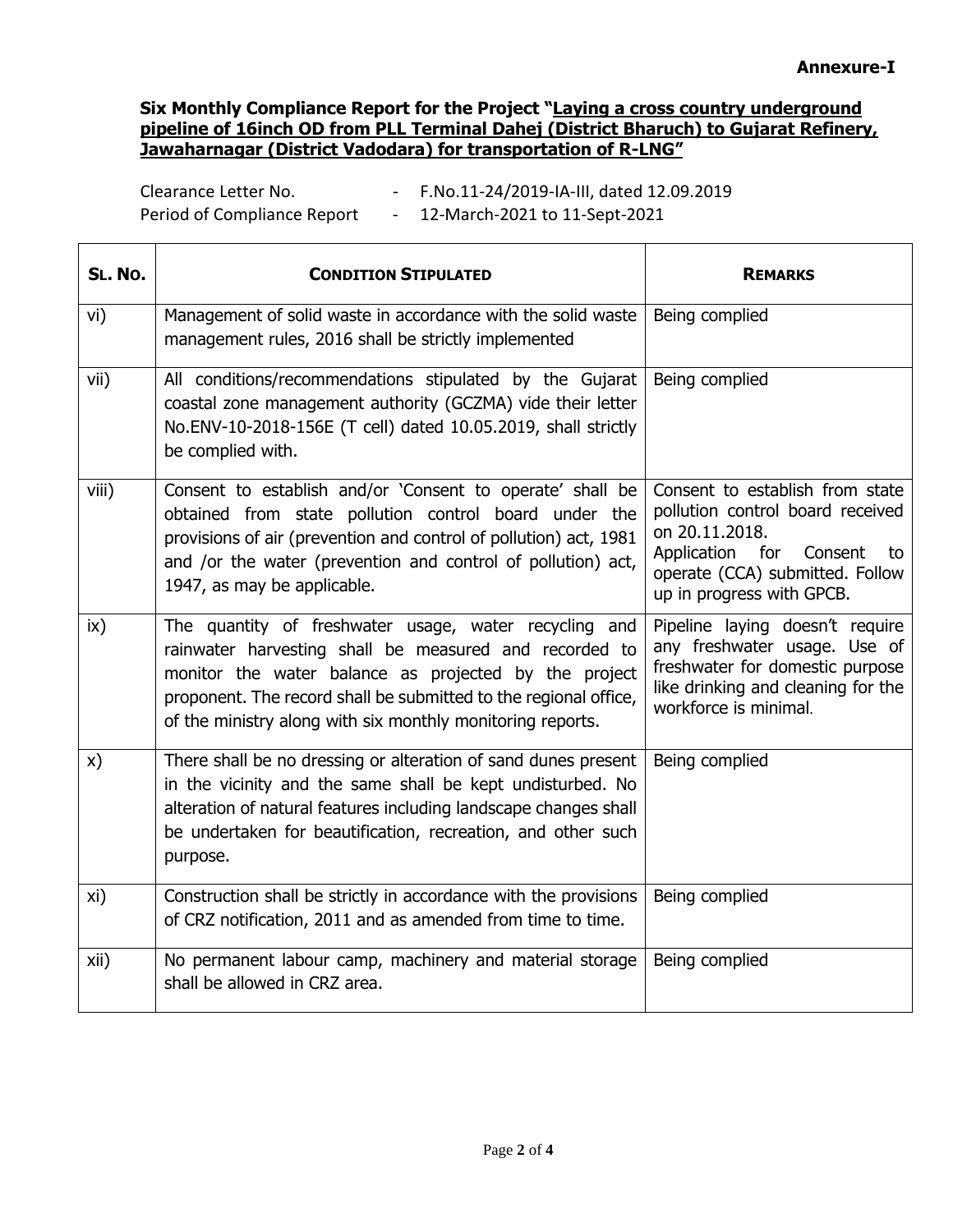Clearance Letter No. - F.No.11-24/2019-IA-III, dated 12.09.2019 Period of Compliance Report - 12-March-2021 to 11-Sept-2021

| SL. No. | <b>CONDITION STIPULATED</b>                                                                                                                                                                                                                                                                                                                                                                                                                                                                                                                                                                                                                                                                                                                                        | <b>REMARKS</b>                                          |
|---------|--------------------------------------------------------------------------------------------------------------------------------------------------------------------------------------------------------------------------------------------------------------------------------------------------------------------------------------------------------------------------------------------------------------------------------------------------------------------------------------------------------------------------------------------------------------------------------------------------------------------------------------------------------------------------------------------------------------------------------------------------------------------|---------------------------------------------------------|
| xiii)   | Temporary toilets will be provided for all construction labour.<br>Suitable toilet fixtures for water conservation shall be provided.<br>Fixtures for showers, toilet flushing, and drinking should be of<br>low flow either by use of aerators or pressure reducing devices<br>of sensor-based control.                                                                                                                                                                                                                                                                                                                                                                                                                                                           | Being complied                                          |
| xiv)    | Disposal of muck during construction phase should not create<br>any adverse effect on the neighboring communities and be<br>disposed taking the necessary precautions for general safety<br>and health aspects of people, only in approved sites with the<br>approval of competent authority.                                                                                                                                                                                                                                                                                                                                                                                                                                                                      | Being complied                                          |
| XV)     | All liquid waste arising from the proposed development will be<br>disposed of as per the norms prescribed by central/state<br>pollution control board. There shall not be any disposal of<br>untreated effluent into the sea/coastal water bodies. It shall be<br>ensured that the wastewater generated is treated in the STP as<br>committed by the project proponent. The treated wastewater<br>shall be reused for landscaping, flushing and / or HVAC cooling<br>purposes etc. within the development. The project proponent<br>should also make alternate arrangement for situation arising<br>due to malfunctioning of STP. There shall be regular monitoring<br>of standard parameters of the effluent discharge from STP<br>under intimations to the SPCB. | No liquid waste is generated<br>during pipeline laying. |
| xvi)    | Any hazardous waste generated during constructions phase,<br>shall be disposed off as per applicable rules and norms with<br>necessary approvals of the state pollution control board.                                                                                                                                                                                                                                                                                                                                                                                                                                                                                                                                                                             | Being complied                                          |
| xvii)   | Project proponent shall ensure regular operation and<br>maintenance of the STP to meet the effluent discharge<br>standards laid down under the rules and should also meet<br>conditions (if any) stipulated in consent to establish and<br>consent to operate.                                                                                                                                                                                                                                                                                                                                                                                                                                                                                                     | Being complied                                          |